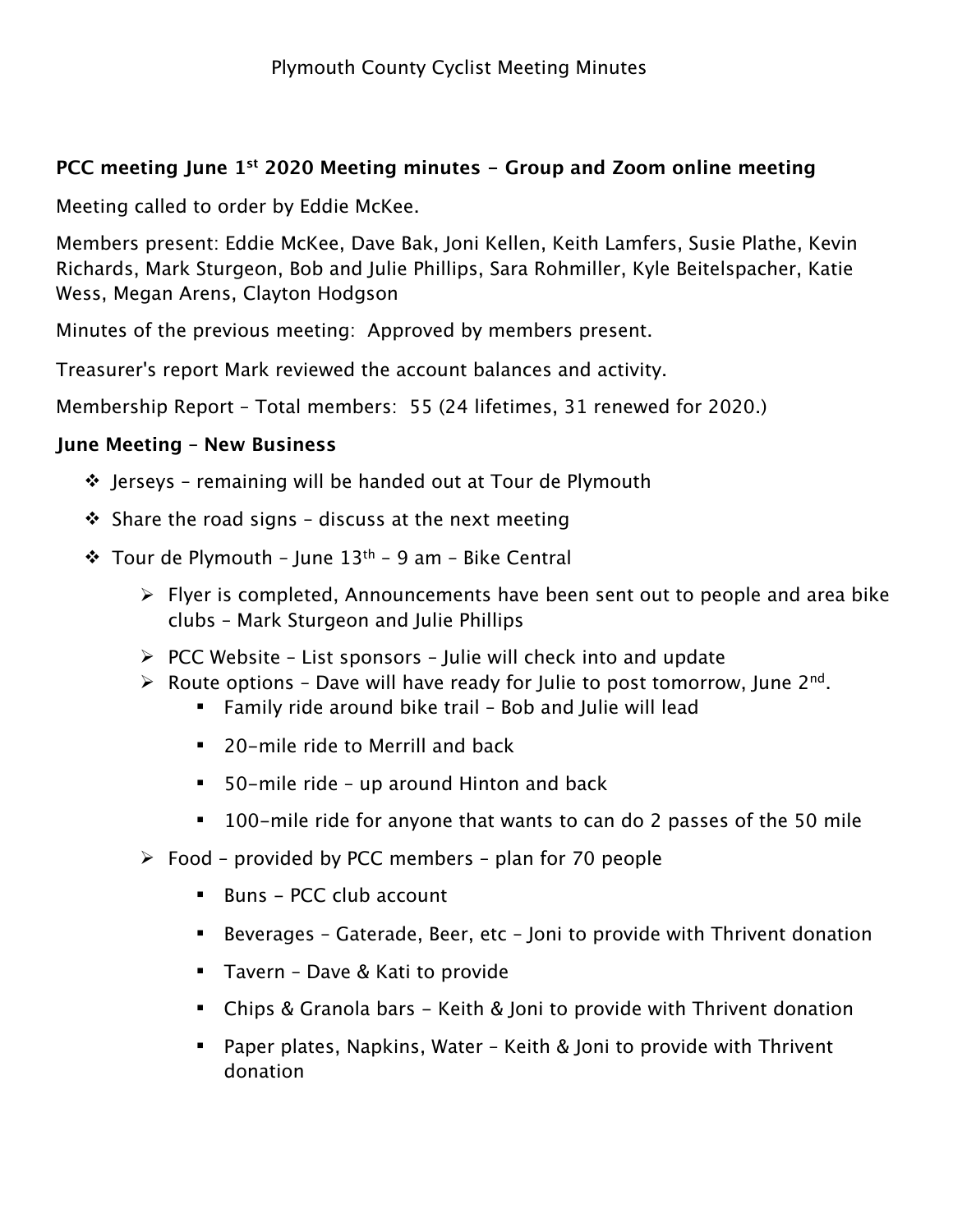- Cookies Susie
- Pan of bars Julie
- Table / Chairs Lonnie to get and setup confirmed by Kevin
- Coolers Dave & Sara
- Canopy Dave
- Street Closure Kevin to follow-up confirmed by Kevin
- **Filter** Free Will Donation for the event.
- Setup Saturday 8 am  $-$ 
	- Waivers every rider must sign
	- Grab bag some left from last year
	- Tickets one for each rider for prize option drawing
- \* Banner for the PCC Club Kevin will check for the old banner but has old logo. Decision was made to purchase a new banner. Sara to order. Julie will send Sara the new PCC logo.
- **\*** Tuesday Night Rides will resume on June 2<sup>nd</sup>. Mark Sturgeon will draft a memo and send out. These will be held from the municipal park by the Golf Course. Start time will be 6:30 pm. Everyone to bring their own beverage and snacks. Ride will start and end at the park.

#### **July meeting – discussion items**

- GIve update on the turnout from Tour de Plymouth
- Share the Road Signs
- Lifetime Plaque go over examples

#### **Upcoming dates:**

- Random Rides for 2020
	- o June Sara
	- o July Susie
	- o August Dave & Kati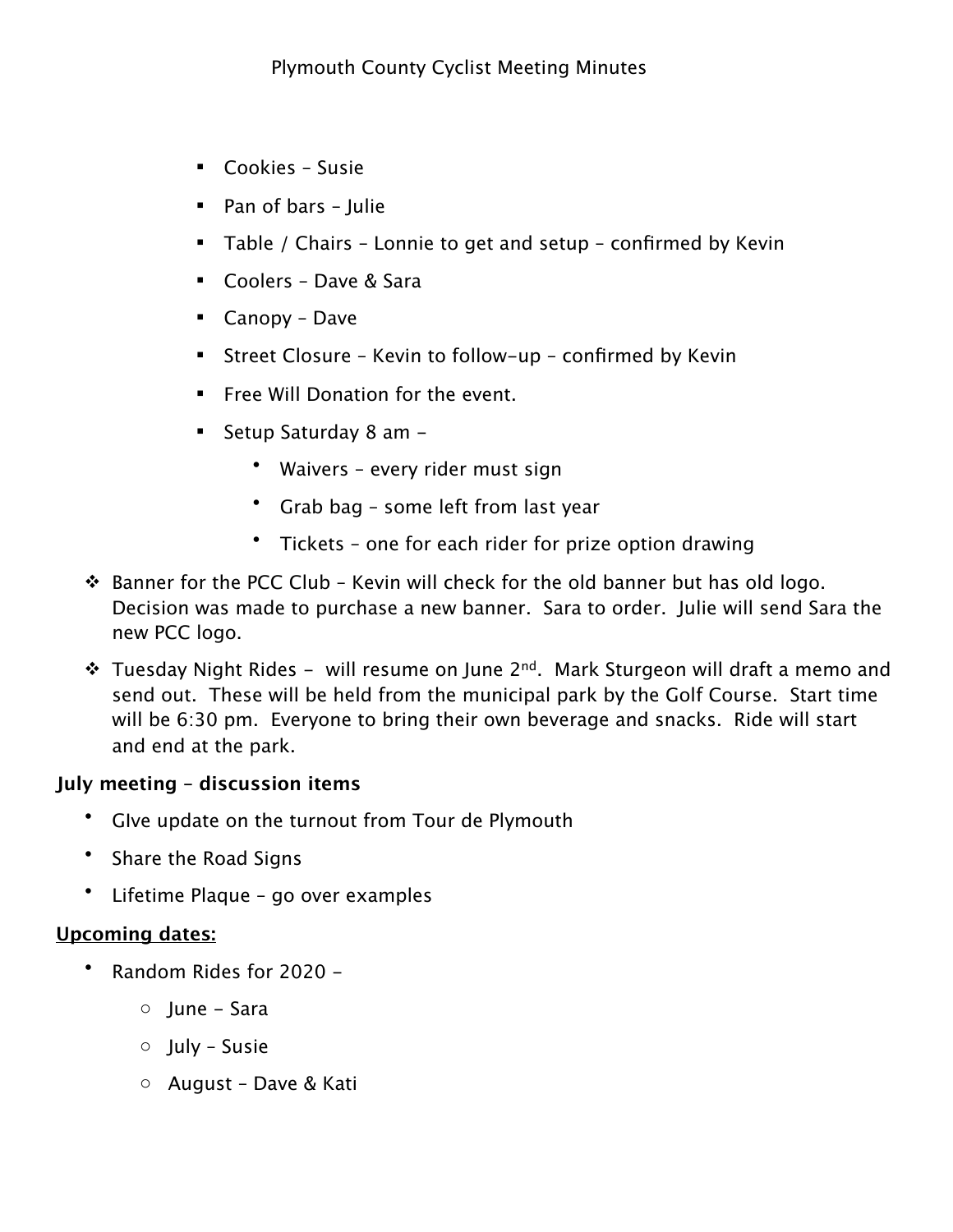o September – Bob & Julie

### **May Meeting – Old Business**

- Jersey's about 5 left Katie Wess all small sizes
- Share the Road signs Mark Sturgeon to check with Tom Rohe on the status of additional signs to post.
- Continued discussion on Tour de Plymouth JUNE  $13<sup>th</sup>$  9AM
	- $\circ$  YES Keep as scheduled for June  $13<sup>th</sup>$  Keith motion to approve, Joni seconded all members present approved.
	- o Flyer, Facebook announcement, PCC Website updates Mark Sturgeon and Julie Phillips
	- o Past riders send an email notification to them about the event. Mark Sturgeon
	- $\circ$  Notify sponsors in last 3 years to attend show our appreciation for their support – Mark S
	- $\circ$  Offer a spot on our website and a link to past sponsors page Mark Sturgeon
	- $\circ$  Buy a gift card from the sponsors that have them available and hand out  $-$ Mark Sturgeon
	- o \$25 from Bob's, P's, Fareway, HyVee, Subway, Claussens, Joba's, Brew, Banks Motion to approve by Dave, seconded by Keith, all members approved
	- o Julie & Bob Philips give lifetime membership for her work done on our webpage past and future. Motion by Dave to approve, seconded by Keith. All members present approved.
	- $\circ$  Route Family ride around bike trail, 20-mile ride, 50-mile ride Keith and Dave to set up.
	- $\circ$  Food provided by PCC members plan for 70 people
		- Buns PCC club account
		- Tavern Dave & Kati to provide
		- Chips Keith & Joni to provide
		- Paper plates, Napkins, Water Keith & Joni to provide